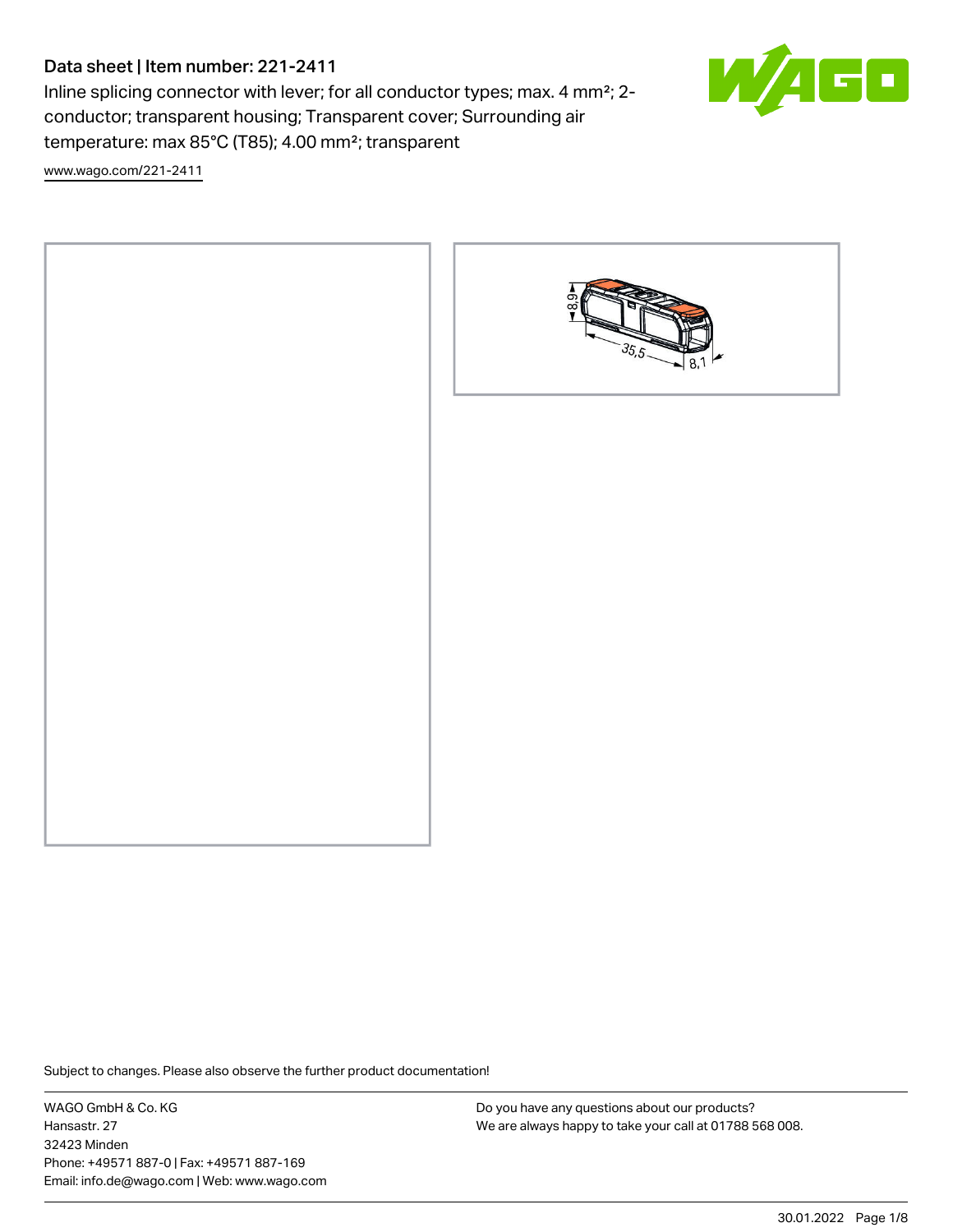



# Item description

This connector is suitable for worldwide installations.

# Data Electrical data

# Ratings per IEC/EN

| Ratings per                | EN 60664                                                           |
|----------------------------|--------------------------------------------------------------------|
| Nominal voltage (II/2)     | 450 V                                                              |
| Rated surge voltage (II/2) | 4 kV                                                               |
| Rated current              | 32 A                                                               |
| Legend (ratings)           | $(11/2)$ $\triangleq$ Overvoltage category II / Pollution degree 2 |

## Ratings per UL

| Rated voltage UL (Use Group C) | 600 V |
|--------------------------------|-------|
| Rated current UL (Use Group C) | 20 A  |

# Connection data

| Total number of connection points |  |
|-----------------------------------|--|
|                                   |  |

Subject to changes. Please also observe the further product documentation!

| WAGO GmbH & Co. KG                          | Do you have any questions about our products?           |
|---------------------------------------------|---------------------------------------------------------|
| Hansastr. 27                                | We are always happy to take your call at 01788 568 008. |
| 32423 Minden                                |                                                         |
| Phone: +49571 887-0   Fax: +49571 887-169   |                                                         |
| Email: info.de@wago.com   Web: www.wago.com |                                                         |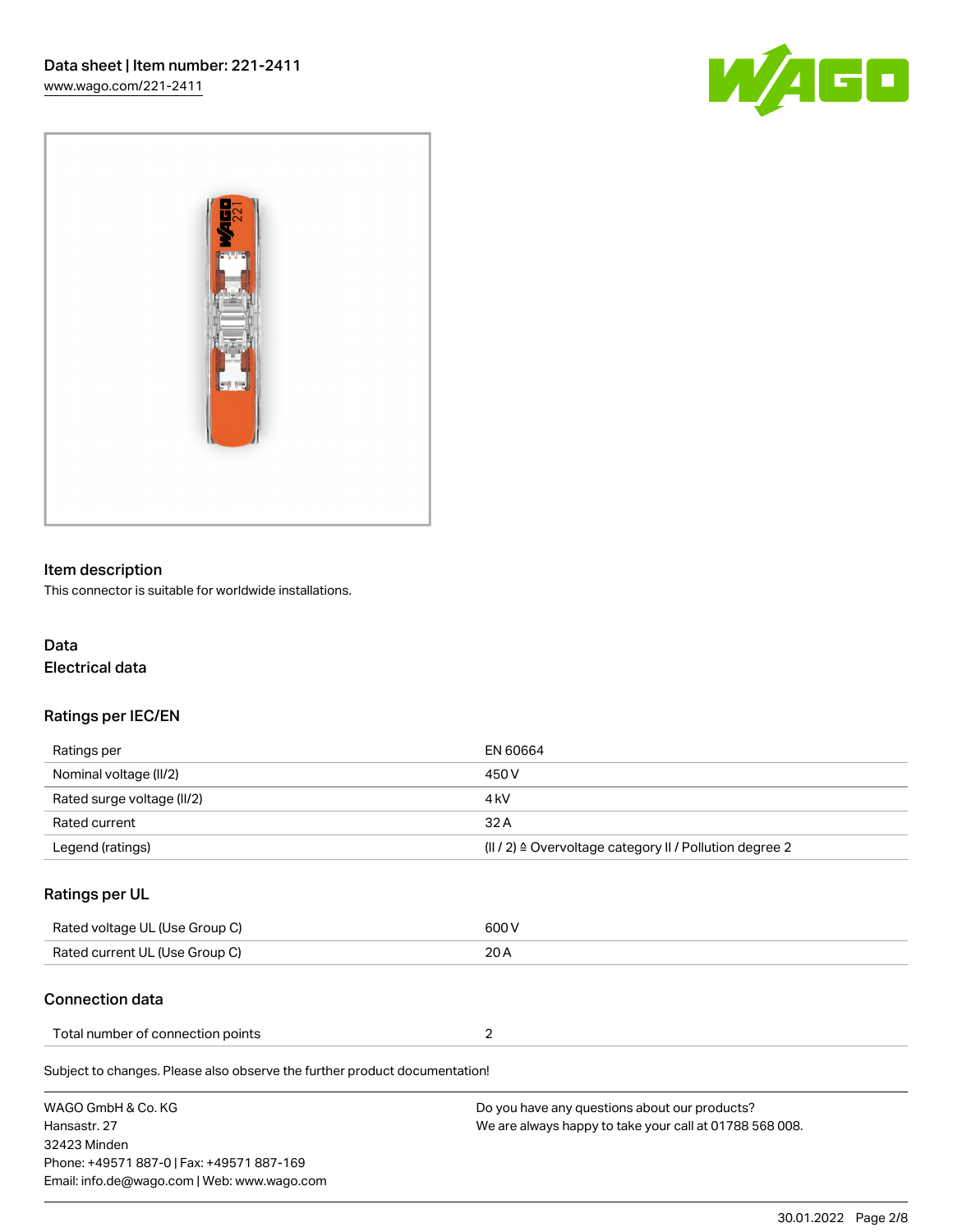

## Connection 1

| Connection technology           | CAGE CLAMP <sup>®</sup>               |
|---------------------------------|---------------------------------------|
| Actuation type                  | Lever                                 |
| Connectable conductor materials | Copper                                |
| Solid conductor                 | $0.24$ mm <sup>2</sup> / 20  14 AWG   |
| Stranded conductor              | $0.22.5$ mm <sup>2</sup> / 18  14 AWG |
| Fine-stranded conductor         | $0.24$ mm <sup>2</sup> / 18  14 AWG   |
| Strip length                    | 11 mm / $0.43$ inch                   |

#### Physical data

| Width  | 8.1 mm / 0.319 inch  |
|--------|----------------------|
| Height | 8.9 mm / 0.35 inch   |
| Depth  | 35.5 mm / 1.398 inch |

# Material data

| Note on material data         | Information on material data can be found here |  |
|-------------------------------|------------------------------------------------|--|
| Color                         | transparent                                    |  |
| Cover color                   | transparent                                    |  |
| Flammability class per UL94   | V2                                             |  |
| Color of actuator             | orange                                         |  |
| Weight of insulation material | 0.84g                                          |  |
| Weight                        | 2.4g                                           |  |

## Commercial data

| PU (SPU)              | 600 (60) Pieces |
|-----------------------|-----------------|
| Packaging type        | box             |
| Country of origin     | DE              |
| <b>GTIN</b>           | 4055144049404   |
| Customs tariff number | 85369010000     |

# Approvals / Certificates

#### Country specific Approvals

|      |                          |                          | Certificate |
|------|--------------------------|--------------------------|-------------|
| Logo | Approval                 | Additional Approval Text | name        |
|      | <b>CCA</b>               | EN 60998                 | NTR NL-     |
|      | DEKRA Certification B.V. |                          | 7827        |

Subject to changes. Please also observe the further product documentation!

WAGO GmbH & Co. KG Hansastr. 27 32423 Minden Phone: +49571 887-0 | Fax: +49571 887-169 Email: info.de@wago.com | Web: www.wago.com Do you have any questions about our products? We are always happy to take your call at 01788 568 008.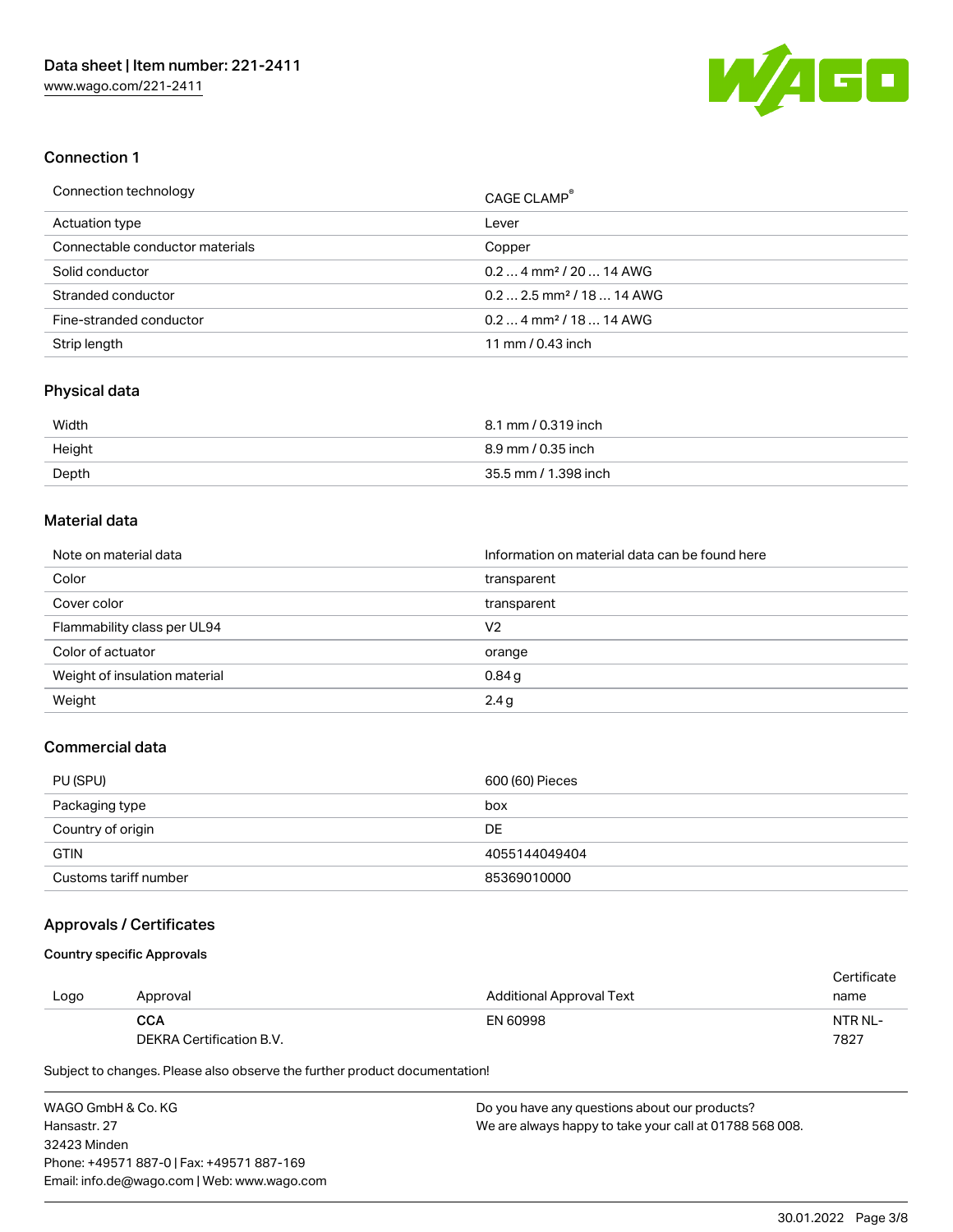



113253 REV. 1

## KEMA/KEUR DEKRA Certification B.V. KEMA

| EN 60998 |  | $71-$ |  |
|----------|--|-------|--|
|          |  | 113   |  |

#### UL-Approvals

|                                                 |                                      |                                 | Certificate |
|-------------------------------------------------|--------------------------------------|---------------------------------|-------------|
| Logo                                            | Approval                             | <b>Additional Approval Text</b> | name        |
| «®»<br><b>LISTED</b><br>WIRE CONNECTOR<br>66.7F | UL<br>Underwriters Laboratories Inc. | <b>UL 486C</b>                  | E69654      |

## Optional accessories

## Mounting

| Mounting accessories |                                                                                                                                                        |                       |
|----------------------|--------------------------------------------------------------------------------------------------------------------------------------------------------|-----------------------|
|                      | Item no.: 209-123<br>Mounting foot with screw; can be screwed on terminal blocks with fixing flange; 6.4 mm wide; gray                                 | www.wago.com/209-123  |
|                      | Item no.: 209-120<br>Mounting foot; can be snapped on terminal blocks with snap-in mounting foot; for mounting on relay-<br>modules; 6.4 mm wide; gray | www.wago.com/209-120  |
|                      | Item no.: 221-2504<br>Mounting carrier with strain relief; 4-way; for inline splicing connector with lever; for screw mounting;<br>gray                | www.wago.com/221-2504 |
|                      | Item no.: 221-2512<br>Mounting carrier with strain relief; 2-way; for inline splicing connector with lever; with snap-in mounting<br>foot; gray        | www.wago.com/221-2512 |
|                      | Item no.: 221-2505<br>Mounting carrier with strain relief; 5-way; for inline splicing connector with lever; for screw mounting;<br>gray                | www.wago.com/221-2505 |



#### Item no.: 221-2511

Mounting carrier with strain relief; 1-way; for inline splicing connector with lever; with snap-in mounting [www.wago.com/221-2511](http://www.wago.com/221-2511) foot; gray

Subject to changes. Please also observe the further product documentation!

WAGO GmbH & Co. KG Hansastr. 27 32423 Minden Phone: +49571 887-0 | Fax: +49571 887-169 Email: info.de@wago.com | Web: www.wago.com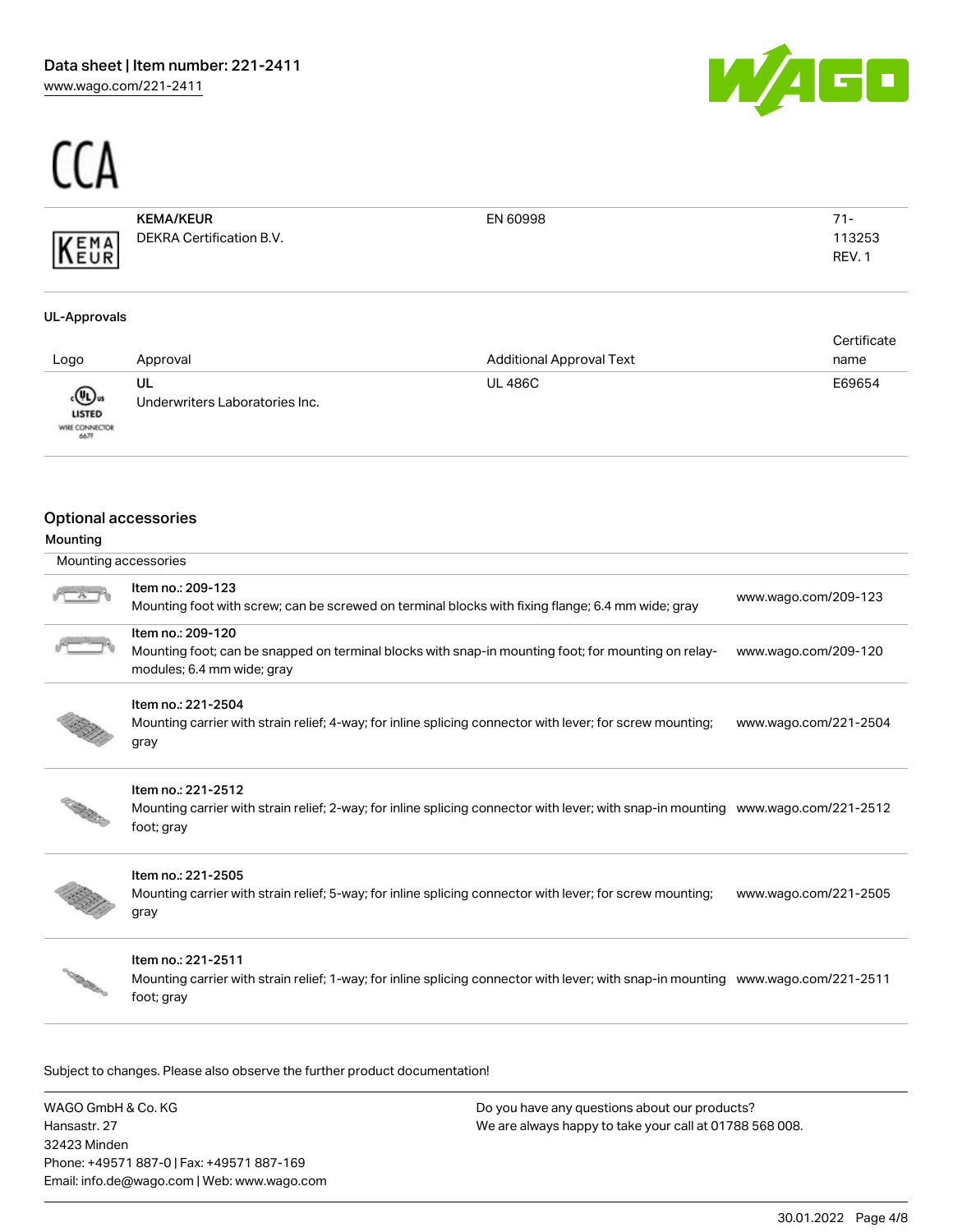



#### Item no.: 221-2513

Mounting carrier with strain relief; 3-way; for inline splicing connector with lever; with snap-in mounting foot; gray [www.wago.com/221-2513](http://www.wago.com/221-2513)



#### Item no.: 221-2514

Mounting carrier with strain relief; 4-way; for inline splicing connector with lever; with snap-in mounting [www.wago.com/221-2514](http://www.wago.com/221-2514) foot; gray



#### Item no.: 221-2515

Mounting carrier with strain relief; 5-way; for inline splicing connector with lever; with snap-in mounting [www.wago.com/221-2515](http://www.wago.com/221-2515) foot; gray

| Item no.: 221-2521<br>Mounting carrier; 1-way; for inline splicing connector with lever; for screw mounting; gray         | www.wago.com/221-2521 |
|---------------------------------------------------------------------------------------------------------------------------|-----------------------|
| Item no.: 221-2522<br>Mounting carrier; 2-way; for inline splicing connector with lever; for screw mounting; gray         | www.wago.com/221-2522 |
| Item no.: 221-2523<br>Mounting carrier; 3-way; for inline splicing connector with lever; for screw mounting; gray         | www.wago.com/221-2523 |
| Item no.: 221-2524<br>Mounting carrier; 4-way; for inline splicing connector with lever; for screw mounting; gray         | www.wago.com/221-2524 |
| Item no.: 221-2525<br>Mounting carrier; 5-way; for inline splicing connector with lever; for screw mounting; gray         | www.wago.com/221-2525 |
| Item no.: 221-2531<br>Mounting carrier; 1-way; for inline splicing connector with lever; with snap-in mounting foot; gray | www.wago.com/221-2531 |
| Item no.: 221-2532<br>Mounting carrier; 2-way; for inline splicing connector with lever; with snap-in mounting foot; gray | www.wago.com/221-2532 |

Subject to changes. Please also observe the further product documentation!

WAGO GmbH & Co. KG Hansastr. 27 32423 Minden Phone: +49571 887-0 | Fax: +49571 887-169 Email: info.de@wago.com | Web: www.wago.com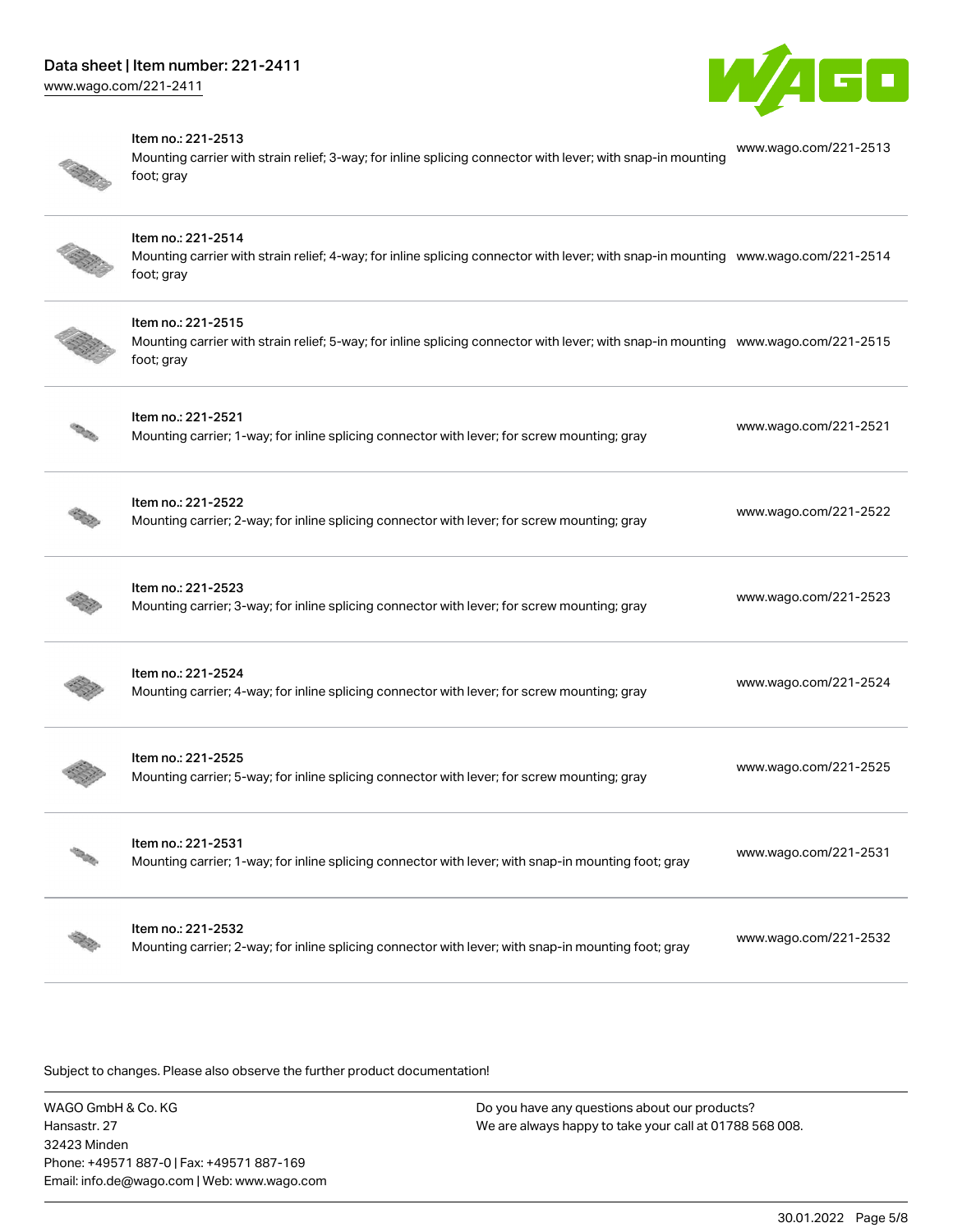# Data sheet | Item number: 221-2411

[www.wago.com/221-2411](http://www.wago.com/221-2411)



| Item no.: 221-2534<br>Mounting carrier; 4-way; for inline splicing connector with lever; with snap-in mounting foot; gray               | www.wago.com/221-2534 |
|-----------------------------------------------------------------------------------------------------------------------------------------|-----------------------|
| Item no.: 221-2533<br>Mounting carrier; 3-way; for inline splicing connector with lever; with snap-in mounting foot; gray               | www.wago.com/221-2533 |
| Item no.: 221-2535<br>Mounting carrier; 5-way; for inline splicing connector with lever; with snap-in mounting foot; gray               | www.wago.com/221-2535 |
| Item no.: 221-2502<br>Mounting carrier with strain relief; 2-way; for inline splicing connector with lever; for screw mounting;<br>gray | www.wago.com/221-2502 |
| Item no.: 221-2501<br>Mounting carrier with strain relief; 1-way; for inline splicing connector with lever; for screw mounting;<br>gray | www.wago.com/221-2501 |
| Item no.: 221-2503<br>Mounting carrier with strain relief; 3-way; for inline splicing connector with lever; for screw mounting;<br>gray | www.wago.com/221-2503 |
|                                                                                                                                         |                       |

# Downloads Documentation

#### Additional Information

| <b>Technical Section</b> | pdf    | Download |
|--------------------------|--------|----------|
| Technical explanations   | 2.2 MB |          |
|                          |        |          |

# CAD/CAE-Data

| CAD data              |            |          |
|-----------------------|------------|----------|
| 2D/3D Models 221-2411 | URL        | Download |
| CAE data              |            |          |
| ZUKEN Portal 221-2411 | <b>URL</b> | Download |

Subject to changes. Please also observe the further product documentation!

WAGO GmbH & Co. KG Hansastr. 27 32423 Minden Phone: +49571 887-0 | Fax: +49571 887-169 Email: info.de@wago.com | Web: www.wago.com Do you have any questions about our products? We are always happy to take your call at 01788 568 008.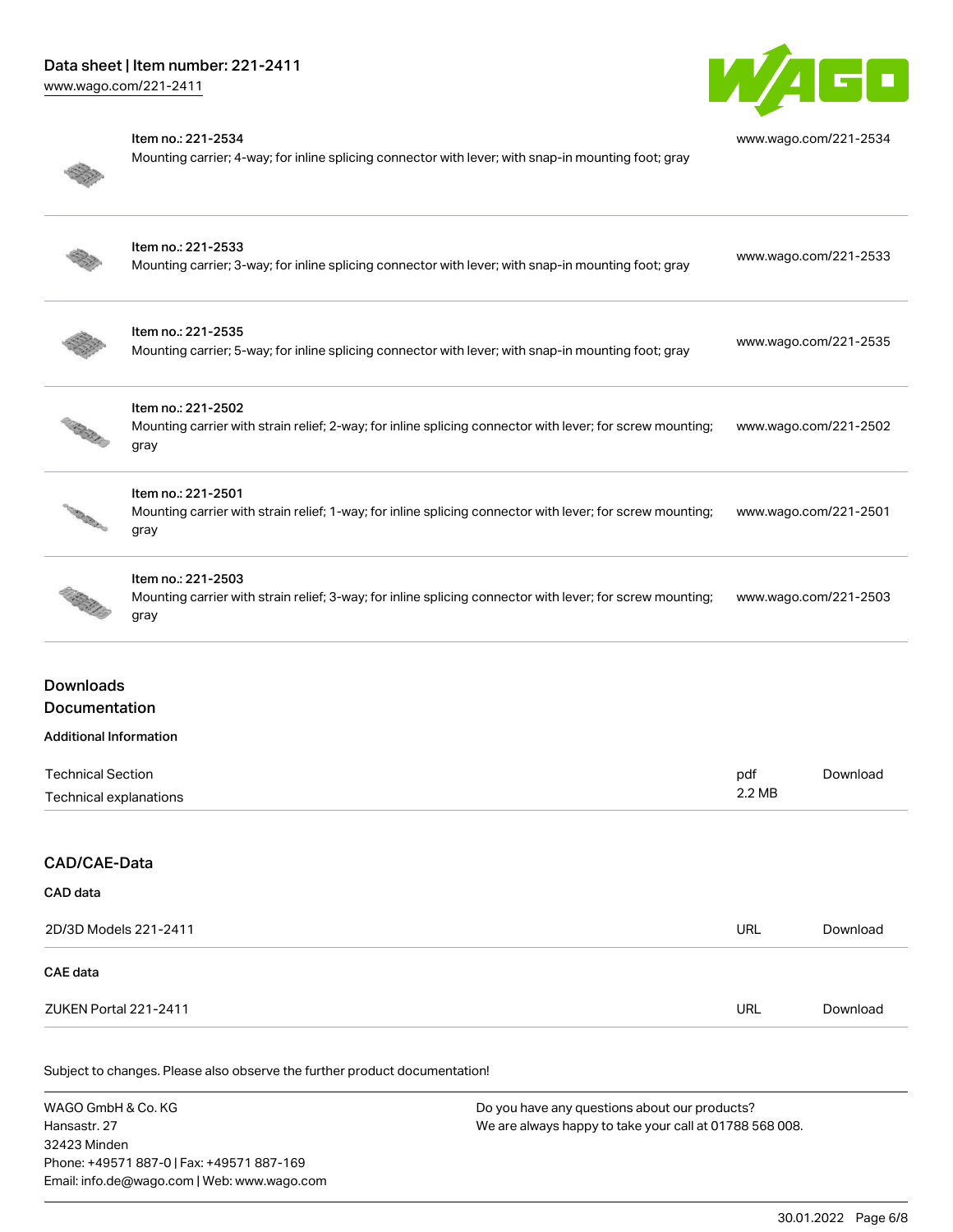

URL [Download](https://www.wago.com/gb/d/ComplianceLinkMediaContainer_221-2411)

## Environmental Product Compliance

Compliance Search

Environmental Product Compliance 221-2411

Inline splicing connector with lever; for all conductor types; max. 4 mm²; 2-conductor; transparent housing; Transparent cover; Surrounding air temperature: max 85°C (T85); 4.00 mm²; transparent

#### Installation Notes

#### Conductor termination





Push up the lever to open the clamping unit Push the lever back down. and insert the conductor.

#### Installation



Place the inline splicing connector on the carrier in front of the mounting position.



Push the connector to the center position until it snaps into place.

#### Application

Subject to changes. Please also observe the further product documentation!

WAGO GmbH & Co. KG Hansastr. 27 32423 Minden Phone: +49571 887-0 | Fax: +49571 887-169 Email: info.de@wago.com | Web: www.wago.com